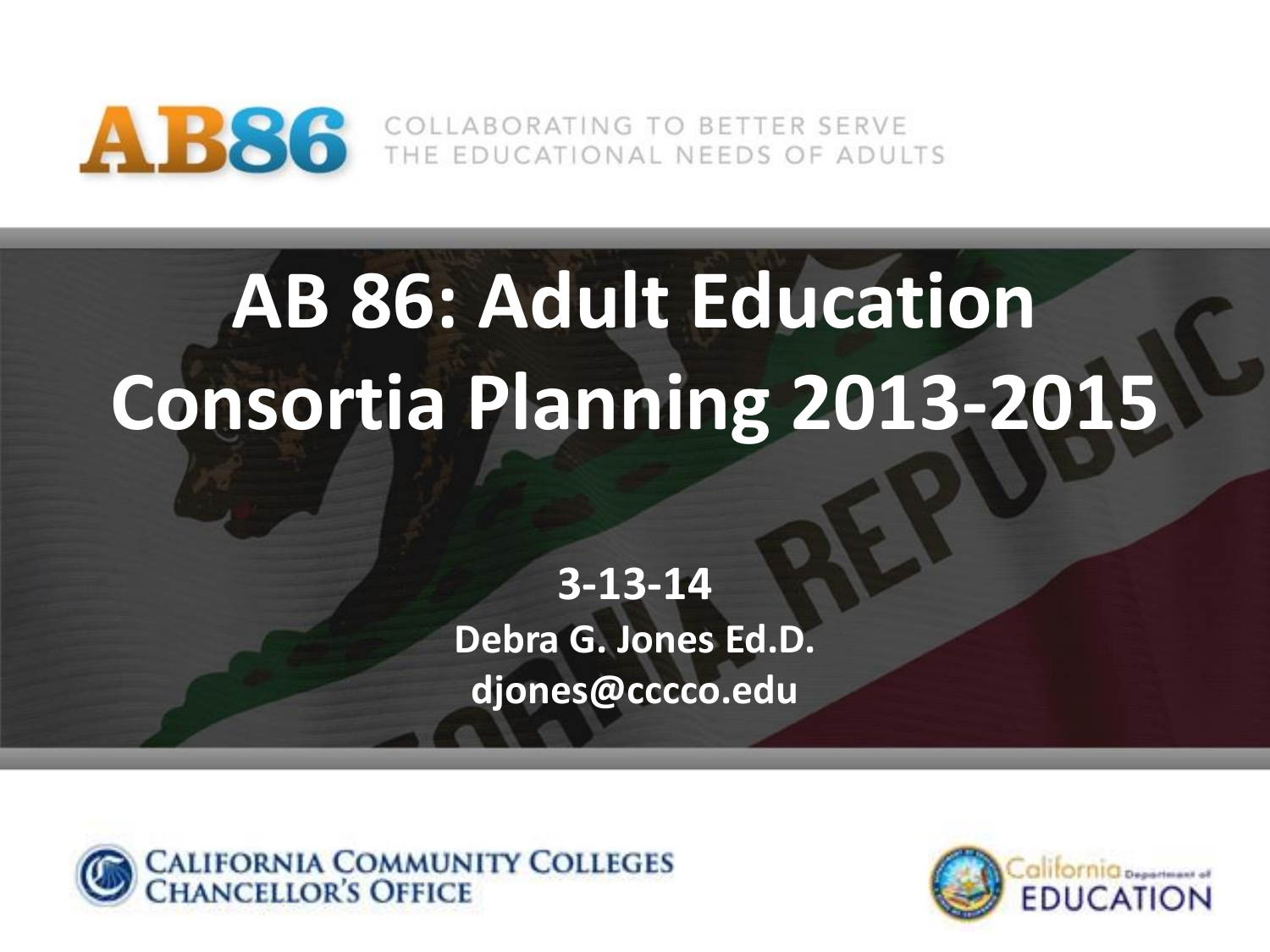

# **Statewide coverage**

- 100% Participation from CCDs
- 2 Regions Combined
- Fiscal Agents
	- 55 Community College Districts (CCDs)
	- 15 School Districts (SDs)
- Members
	- 281 SDs
	- 72 CCDs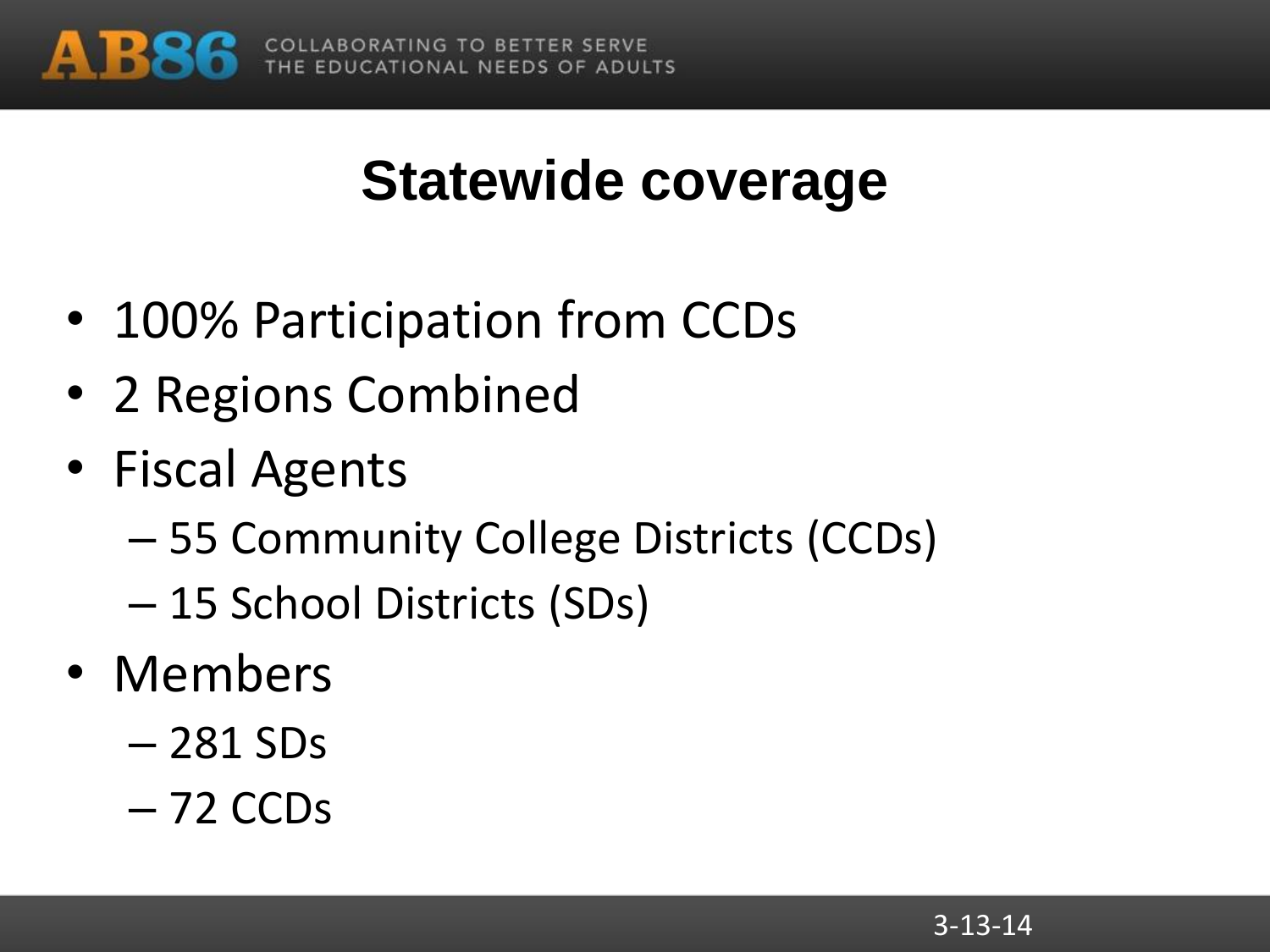

### **Partners**

#### **Workforce Investment Boards**

- 56 of 70 consortia included WIBs (80%)
- 41 of the 49 WIBs are included in the consortia plans (83%).

#### **County Office of Education**

- 33 of 70 consortia included (47%).
- 38 of the 58 COEs are included in the consortia plans (65%)

#### **Regional Occupation Centers & Programs**

- 20 of 70 consortia included ROCPs (28%).
- 28 of the 72 ROPs are included in the consortia plans (38%).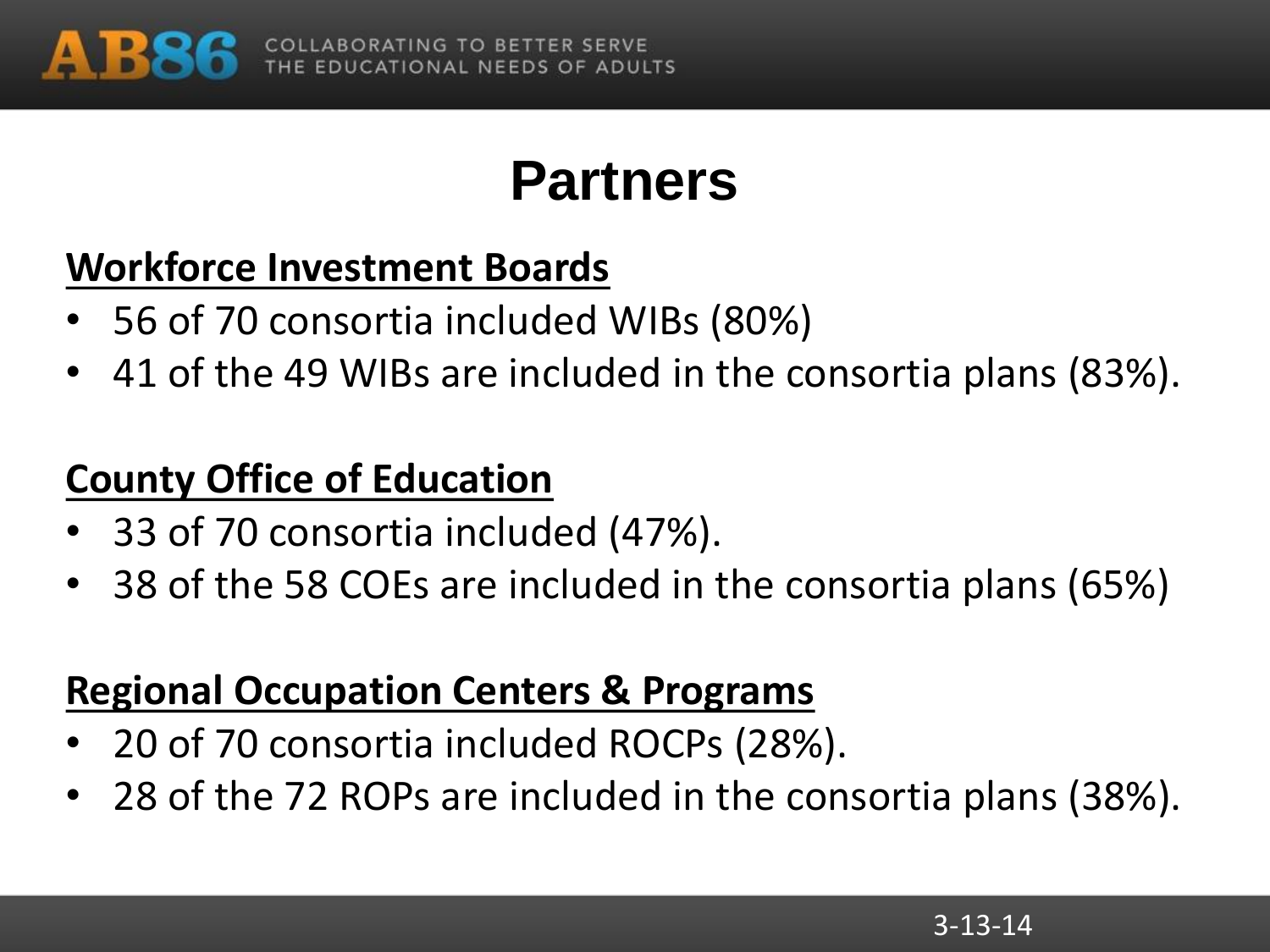

# **Partners**

- Community Based Organizations: 44 of 70 (62%)
- County Social Services: 41 of 70 (58%)
- Public Libraries: 36 of 70 (51%)
- Unions/Employers: 36 of the 70 (51%)
- Jails: 28 of 70 (40%)
- State Partners: 26 of 70 (37%)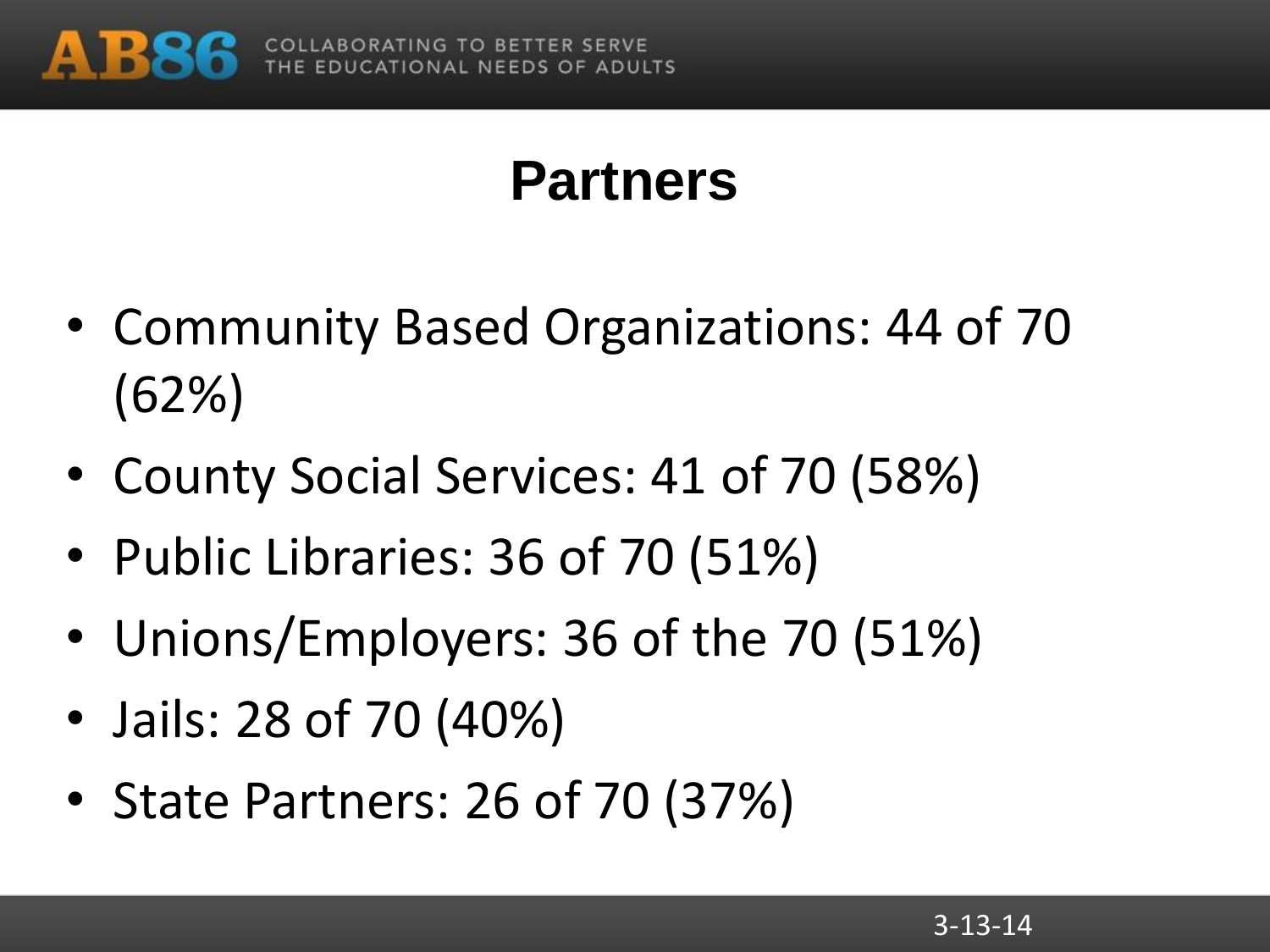

### **The role of Data in Planning**

- Demographic data to define need
- Data informs regional plans
- Need for consistency in data
- What data exists?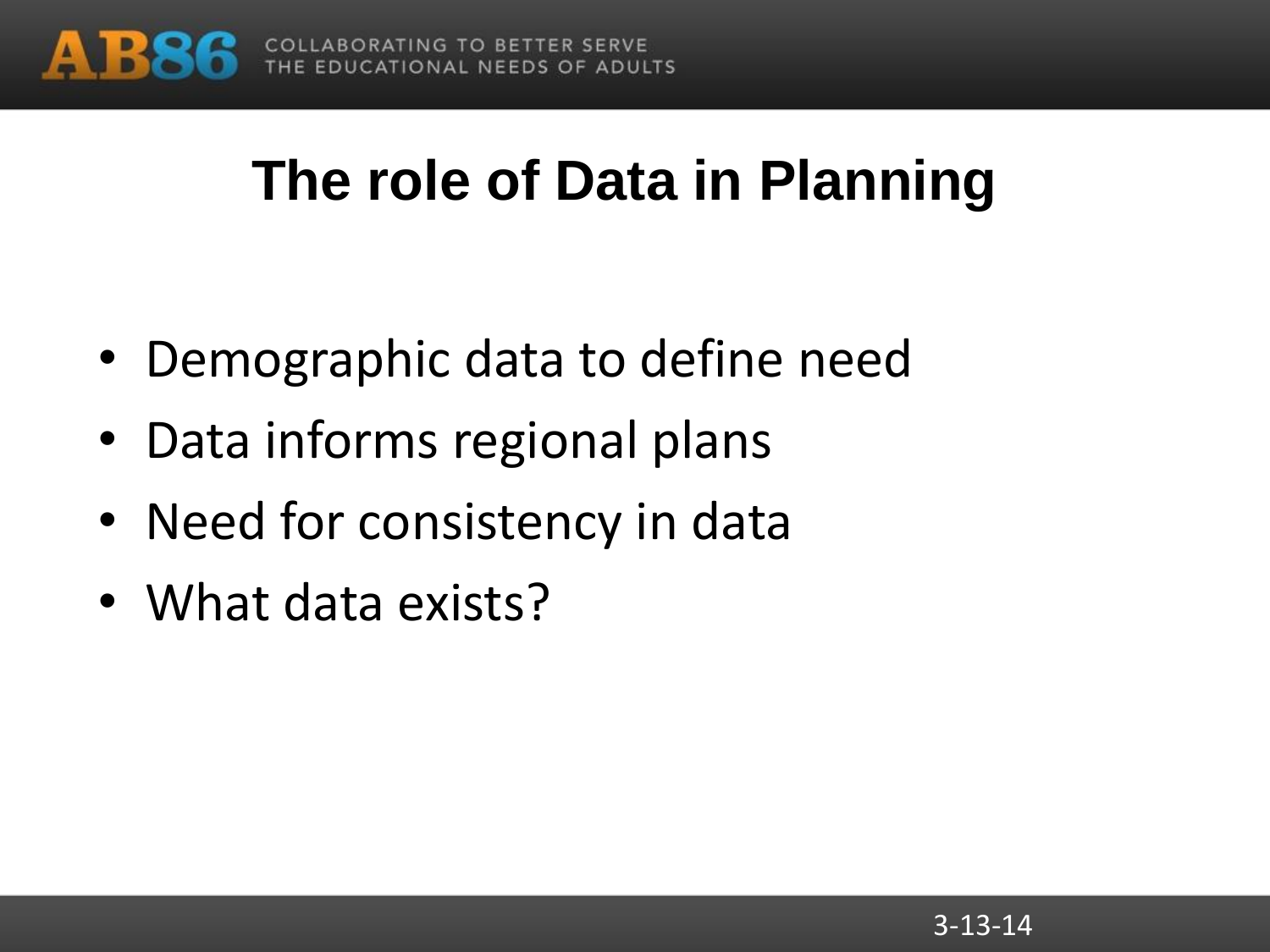

# **Demographic Data Source**

Source: 2012 American Community Survey (1-year estimates)

U.S. Census Bureau

[http://www.dof.ca.gov/research/demographic/state\\_cen](http://www.dof.ca.gov/research/demographic/state_census_data_center/american_community_survey/) sus data center/american community survey/

http://www.census.gov/acs/www/about the survey/am erican community survey/

National Center for Education Statistics (National Assessment of Adult Literacy - NAAL)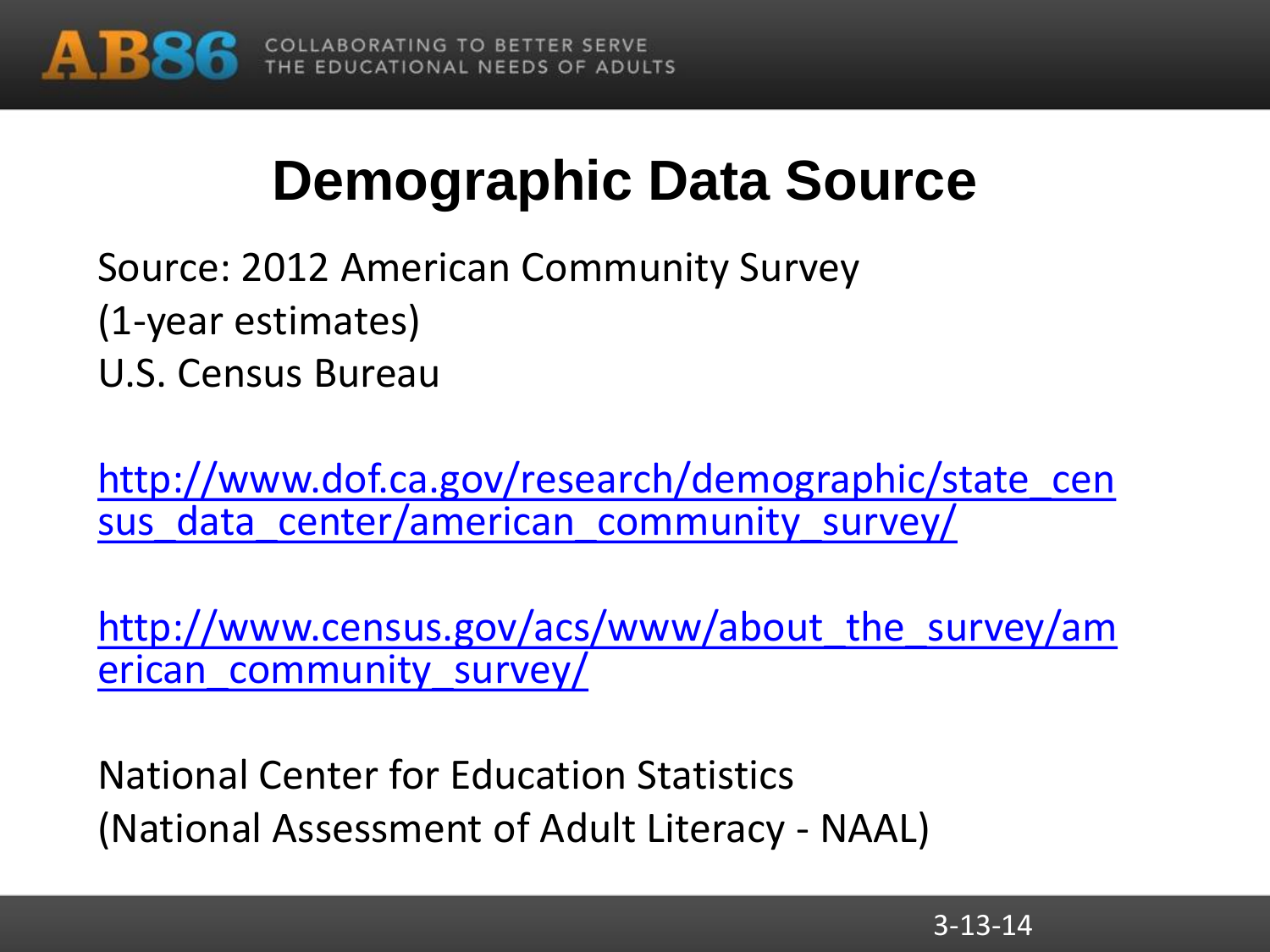

# **Demographic Data Categories**

- Citizenship
- English Language Learners (ELL)
- HS diploma / GED need
- Literacy
- Students with disabilities
- Socioeconomic / Poverty
- Unemployment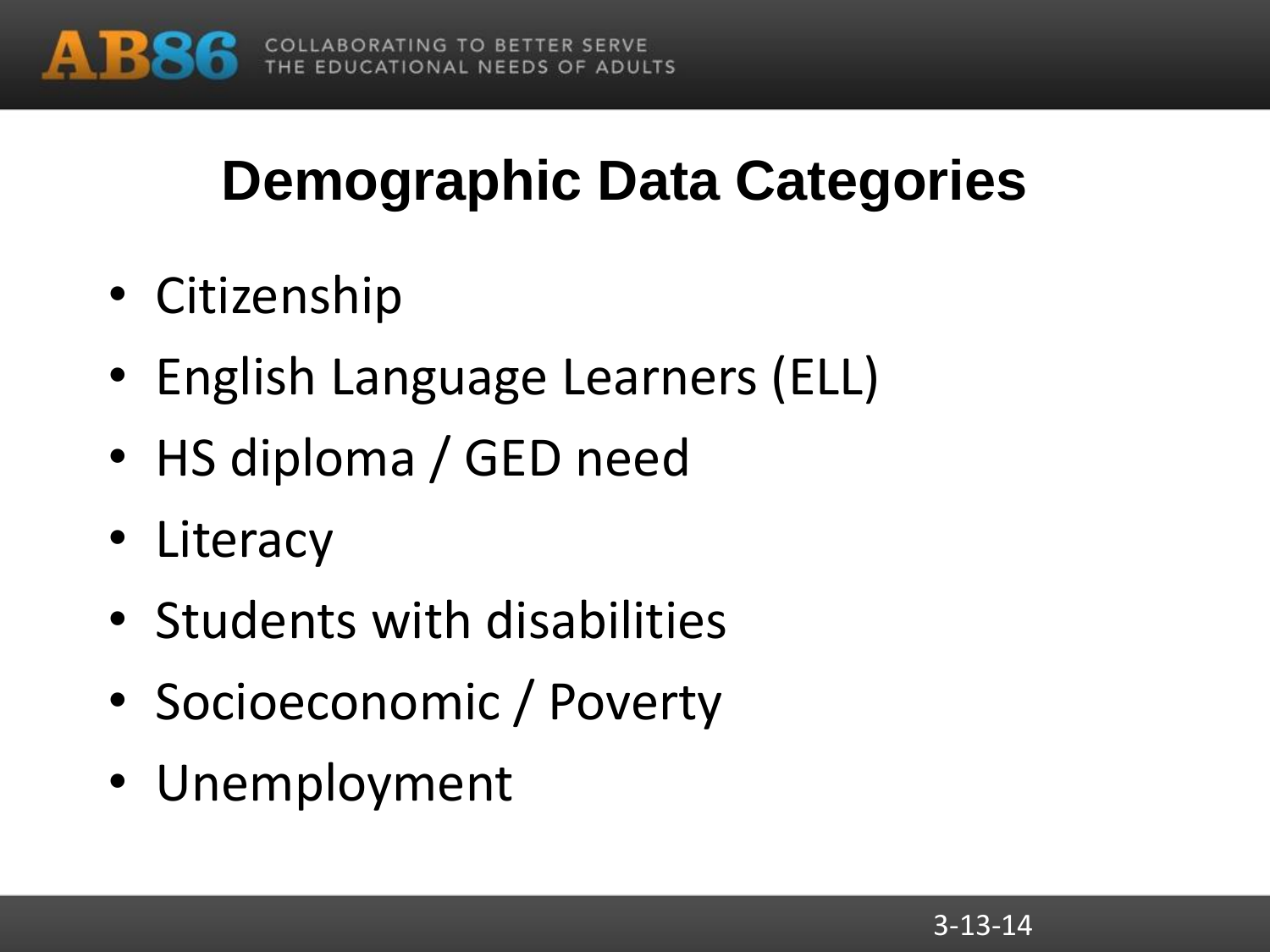

# **Demographic Data to Be provided**

- High School Diploma Attainment
- Population
- Poverty
- Unemployment
- Citizenship
- Disabilities
- English Language Learners (ELL)
- Literacy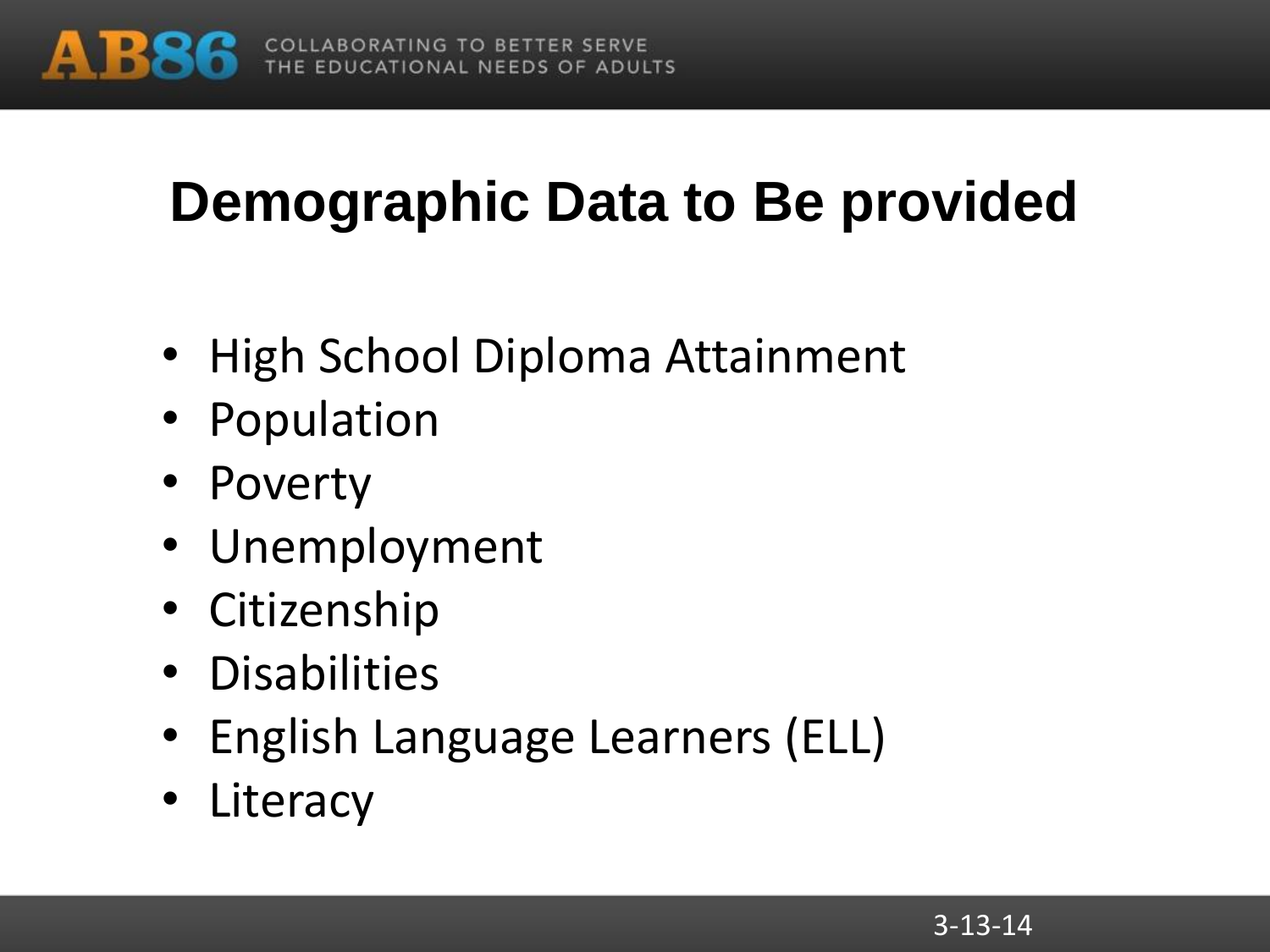

#### **Sample Demographic Data**

| $X$ $\rightarrow$ $\rightarrow$ | AB 86 sample demographic data 2 28 14 - Microsoft Excel                                       |                                                           |                                      |                                                                           |                                      |                                                                                 |                                                 |                                   |          |                      | $-$ 0 $x$                                                                                                                                                                                                                                                                                                                                                                                                                                                                             |
|---------------------------------|-----------------------------------------------------------------------------------------------|-----------------------------------------------------------|--------------------------------------|---------------------------------------------------------------------------|--------------------------------------|---------------------------------------------------------------------------------|-------------------------------------------------|-----------------------------------|----------|----------------------|---------------------------------------------------------------------------------------------------------------------------------------------------------------------------------------------------------------------------------------------------------------------------------------------------------------------------------------------------------------------------------------------------------------------------------------------------------------------------------------|
| <b>File</b>                     | Home<br>Insert<br>Page Layout                                                                 | Formulas<br>Data<br>Review                                | View                                 |                                                                           |                                      |                                                                                 |                                                 |                                   |          |                      | $\mathbf{A} \quad \mathbf{B} \quad \mathbf{C} \quad \mathbf{D} \quad \mathbf{D} \quad \mathbf{D} \quad \mathbf{D} \quad \mathbf{D} \quad \mathbf{D} \quad \mathbf{D} \quad \mathbf{D} \quad \mathbf{D} \quad \mathbf{D} \quad \mathbf{D} \quad \mathbf{D} \quad \mathbf{D} \quad \mathbf{D} \quad \mathbf{D} \quad \mathbf{D} \quad \mathbf{D} \quad \mathbf{D} \quad \mathbf{D} \quad \mathbf{D} \quad \mathbf{D} \quad \mathbf{D} \quad \mathbf{D} \quad \mathbf{D} \quad \mathbf{$ |
| E<br>Normal                     | $\sqrt{ }$ Ruler<br>Page<br>Page Break<br>Custom<br>Full<br>Preview<br>Views Screen<br>Layout | T Formula Bar<br>$\sqrt{ }$ Gridlines $\sqrt{ }$ Headings | 100%<br>Zoom to<br>Zoom<br>Selection | Э.<br><b>New</b><br>Arrange Freeze<br>Panes <sup>*</sup><br>Window<br>All | $\equiv$ Split<br>$-$ Hide<br>Unhide | View Side by Side<br>圖 Synchronous Scrolling<br><b>Be</b> Reset Window Position | ٢,<br>25<br>Switch<br>Save<br>Workspace Windows | $\overline{\mathbb{L}}$<br>Macros |          |                      |                                                                                                                                                                                                                                                                                                                                                                                                                                                                                       |
|                                 | Workbook Views                                                                                | Show                                                      | Zoom                                 |                                                                           | Window                               |                                                                                 |                                                 | Macros                            |          |                      |                                                                                                                                                                                                                                                                                                                                                                                                                                                                                       |
|                                 | $\mathbf{v}$ ( $\mathbf{v}$ )<br>A1<br>$f_x$                                                  | 'RegionalConsName                                         |                                      |                                                                           |                                      |                                                                                 |                                                 |                                   |          |                      |                                                                                                                                                                                                                                                                                                                                                                                                                                                                                       |
|                                 | А                                                                                             | B                                                         | C                                    | D                                                                         | Ε                                    | F                                                                               | G                                               | н                                 |          | J                    | $K =$                                                                                                                                                                                                                                                                                                                                                                                                                                                                                 |
|                                 | RegionalConsName                                                                              | total_pop_dist                                            | poverty                              | no hs diploma                                                             | unemploy                             | ell                                                                             | disabilities                                    | citizenship                       | literacy |                      |                                                                                                                                                                                                                                                                                                                                                                                                                                                                                       |
| 2                               | <b>Allan Hancock</b>                                                                          | 229,881                                                   | 52,413                               | 58,160                                                                    | 19,080                               | 95,621                                                                          | 23,269                                          | 32,841                            | 36,477   |                      |                                                                                                                                                                                                                                                                                                                                                                                                                                                                                       |
| 3                               | <b>Antelope Valley</b>                                                                        | 420,463                                                   | 119,412                              | 90,400                                                                    | 47,933                               | 174,895                                                                         | 42,560                                          | 60,068                            | 66,718   |                      |                                                                                                                                                                                                                                                                                                                                                                                                                                                                                       |
| 4                               | <b>Barstow</b>                                                                                | 58,863                                                    | 19,484                               | 9,653                                                                     | 6,298                                | 24,484                                                                          | 5,958                                           | 8,409                             | 9,340    |                      |                                                                                                                                                                                                                                                                                                                                                                                                                                                                                       |
| 5                               | <b>Butte-Glenn</b>                                                                            | 248,421                                                   | 95,891                               | 38,008                                                                    | 30,059                               | 103,333                                                                         | 25,146                                          | 35,490                            | 39,419   |                      |                                                                                                                                                                                                                                                                                                                                                                                                                                                                                       |
| 6                               | Cabrillo                                                                                      | 272,486                                                   | 67,031                               | 46,323                                                                    | 17,439                               | 113,343                                                                         | 27,581                                          | 38.928                            | 43,237   |                      |                                                                                                                                                                                                                                                                                                                                                                                                                                                                                       |
|                                 | <b>Cerritos</b>                                                                               | 435,418                                                   | 84,471                               | 92,744                                                                    | 39,188                               | 181,116                                                                         | 44,074                                          | 62,205                            | 69,091   |                      |                                                                                                                                                                                                                                                                                                                                                                                                                                                                                       |
| 8                               | <b>Chabot-Las Positas</b>                                                                     | 652,512                                                   | 116,800                              | 91,352                                                                    | 56,116                               | 271,418                                                                         | 66,048                                          | 93,220                            | 103,538  |                      |                                                                                                                                                                                                                                                                                                                                                                                                                                                                                       |
| 9                               | Chaffey                                                                                       | 845,998                                                   | 131,976                              | 177,660                                                                   | 96,444                               | 351,900                                                                         | 85,633                                          | 120,861                           | 134,240  |                      |                                                                                                                                                                                                                                                                                                                                                                                                                                                                                       |
| 10 <sup>°</sup>                 | <b>Citrus</b>                                                                                 | 216,720                                                   | 43,127                               | 36,192                                                                    | 16,904                               | 90,147                                                                          | 21,937                                          | 30.961                            | 34,388   |                      |                                                                                                                                                                                                                                                                                                                                                                                                                                                                                       |
| 11                              | Coast                                                                                         | 644,409                                                   | 121,149                              | 86,995                                                                    | 49,619                               | 268,047                                                                         | 65,228                                          | 92,062                            | 102,252  |                      |                                                                                                                                                                                                                                                                                                                                                                                                                                                                                       |
| 12                              | Compton                                                                                       | 268,723                                                   | 95,665                               | 112,595                                                                   | 34,128                               | 111,778                                                                         | 27,201                                          | 38,391                            | 42,640   |                      |                                                                                                                                                                                                                                                                                                                                                                                                                                                                                       |
| 13                              | Contra Costa                                                                                  | 1,074,709                                                 | 194,522                              | 122,517                                                                   | 90,276                               | 447,034                                                                         | 108,784                                         | 153,536                           | 170,531  |                      |                                                                                                                                                                                                                                                                                                                                                                                                                                                                                       |
| 14                              | <b>Copper Mountain</b>                                                                        | 62,152                                                    | 29,025                               | 8,763                                                                     | 8,142                                | 25,853                                                                          | 6,291                                           | 8,879                             | 9,862    |                      |                                                                                                                                                                                                                                                                                                                                                                                                                                                                                       |
| 15                              | Desert                                                                                        | 440,641                                                   | 131,752                              | 101,347                                                                   | 51,996                               | 183,288                                                                         | 44,602                                          | 62,951                            | 69,919   |                      |                                                                                                                                                                                                                                                                                                                                                                                                                                                                                       |
| 16                              | <b>El Camino</b>                                                                              | 595,341                                                   | 135,142                              | 101,803                                                                   | 44,651                               | 247,637                                                                         | 60,261                                          | 85,052                            | 94,467   |                      |                                                                                                                                                                                                                                                                                                                                                                                                                                                                                       |
| 17                              | <b>Feather River</b>                                                                          | 19,962                                                    | 8,264                                | 1,876                                                                     | 1,817                                | 8,304                                                                           | 2,021                                           | 2,852                             | 3,168    |                      |                                                                                                                                                                                                                                                                                                                                                                                                                                                                                       |
| 18                              | Foothill-DeAnza                                                                               | 418,357                                                   | 65,264                               | 23,846                                                                    | 23,428                               | 174,019                                                                         | 42,347                                          | 59,768                            | 66,383   |                      |                                                                                                                                                                                                                                                                                                                                                                                                                                                                                       |
| 19 <sup>°</sup>                 | Gavilan                                                                                       | 178,437                                                   | 33,011                               | 36,044                                                                    | 15,167                               | 74,222                                                                          | 18,062                                          | 25,492                            | 28,314   |                      |                                                                                                                                                                                                                                                                                                                                                                                                                                                                                       |
| 20                              | Glendale                                                                                      | 213,142                                                   | 64,369                               | 29,414                                                                    | 18,970                               | 88,658                                                                          | 21,575                                          | 30,450                            | 33,821   |                      |                                                                                                                                                                                                                                                                                                                                                                                                                                                                                       |
| 21                              | Grossmont-Cuyamaca                                                                            | 478,515                                                   | 104,795                              | 65,557                                                                    | 44,980                               | 199,042                                                                         | 48,436                                          | 68,362                            | 75,929   |                      |                                                                                                                                                                                                                                                                                                                                                                                                                                                                                       |
|                                 | 22 Hartnell                                                                                   | 285,133                                                   | 67,862                               | 109,491                                                                   | 23,951                               | 118,604                                                                         | 28,862                                          | 40,735                            | 45,244   |                      |                                                                                                                                                                                                                                                                                                                                                                                                                                                                                       |
| 23                              | <b>Imperial</b>                                                                               | 175.190                                                   | 75.682                               | 63.944                                                                    | 30.834                               | 72.872                                                                          | 17.733                                          | 25.028                            | 27.799   |                      |                                                                                                                                                                                                                                                                                                                                                                                                                                                                                       |
|                                 | II ( → )   Summary_Data DISTRICT_POP                                                          | DISTRICT_PCT_POVLINE                                      | DISTRICT_NOHS                        | DISTRICT UNEMPLRATE                                                       |                                      | DISTRICT_ELL                                                                    | DISTRICT_DISABILITIES                           | DISTRICT LITERACY                 |          | DISTRICT CITIZENSHIP | $\ $ 4 $\rightarrow$ $\ $                                                                                                                                                                                                                                                                                                                                                                                                                                                             |



Desktop Librarie  $\rightarrow$   $\mathbb{F}_{\overline{x}}$   $\mathbb{I}^*$   $\mathbb{I}$   $\mathbb{I}^*$   $\rightarrow$   $\frac{7:11 \text{ AM}}{2/28/2014}$ 

3-13-14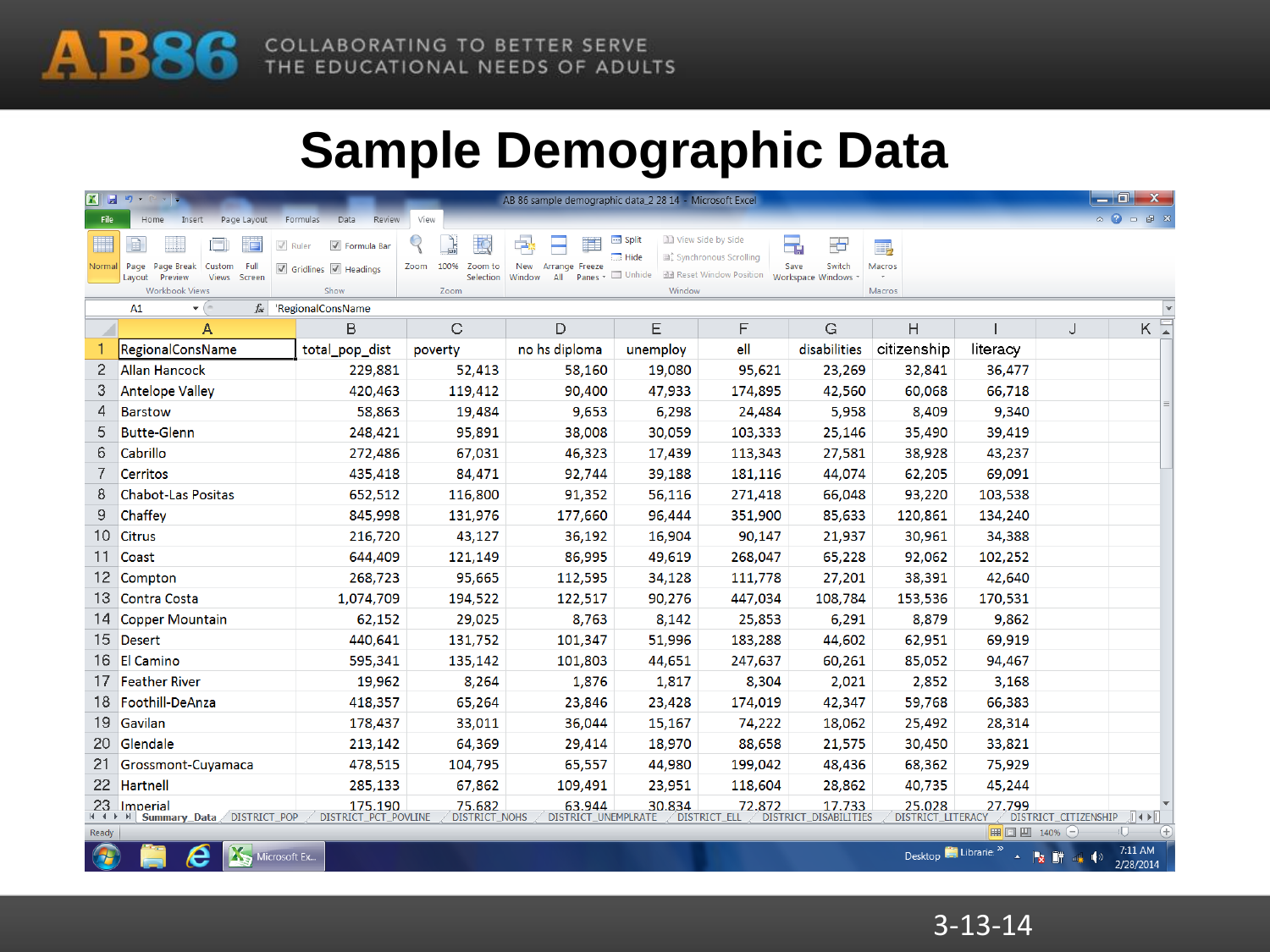

# **What We Hear from the Field**

- For many, a smooth process thus far.
- For some, there are challenges.
- Questions from the field:
	- Roles and responsibilities
		- Fiscal Agent
		- Facilitator
		- Third Party contractors, vendors
	- Logistics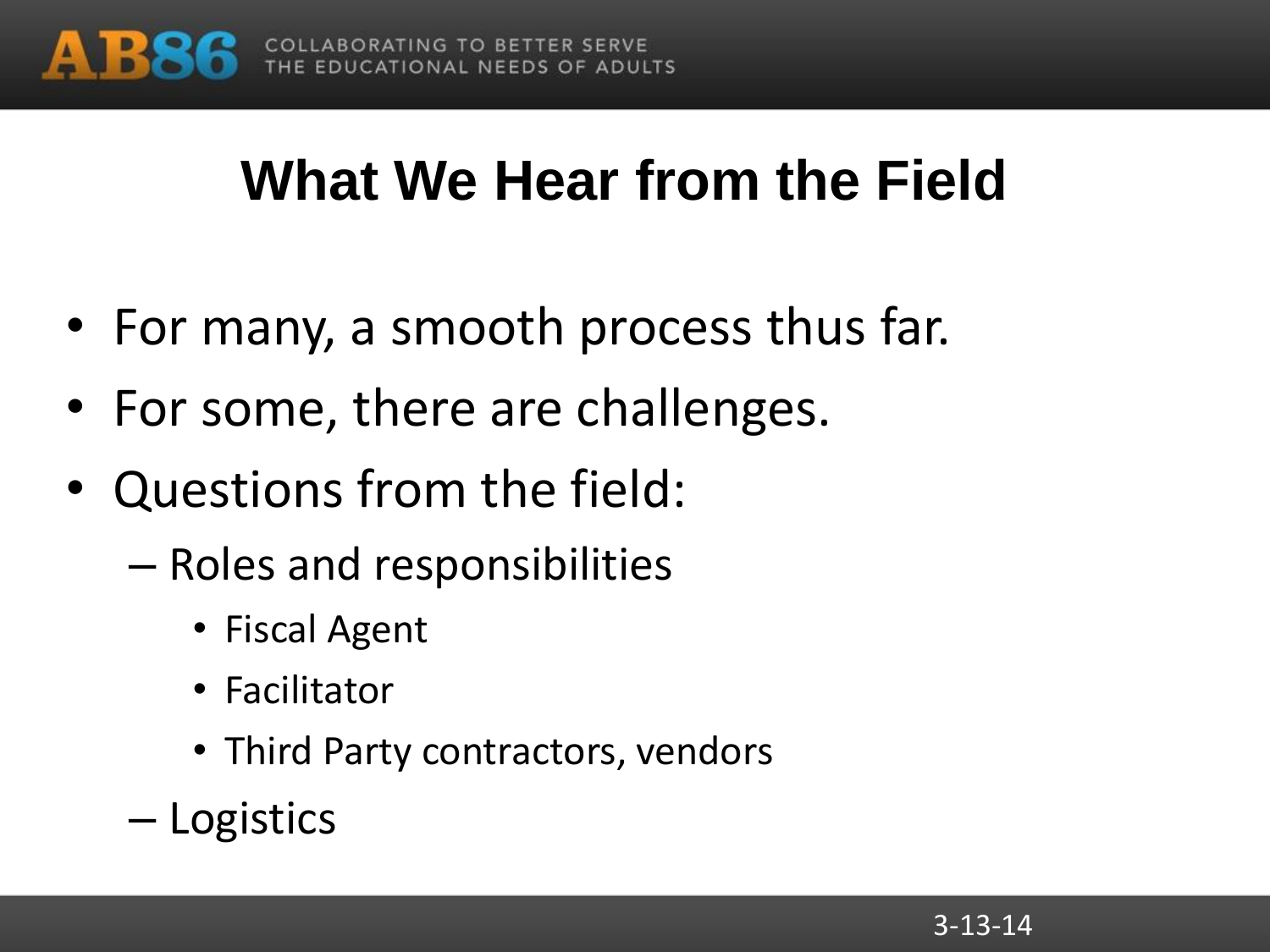

# **Role of Fiscal Agent**

- Banker
- Provides fiscal oversight
- Third-party contracting or sub-contracting
	- Obtains permission from CCCCO
		- Who, what, where, when, why
	- Follows local district guidelines
- Legal relationship with CCCCO
- Fiscal Agent distributes funds based upon the consortia leadership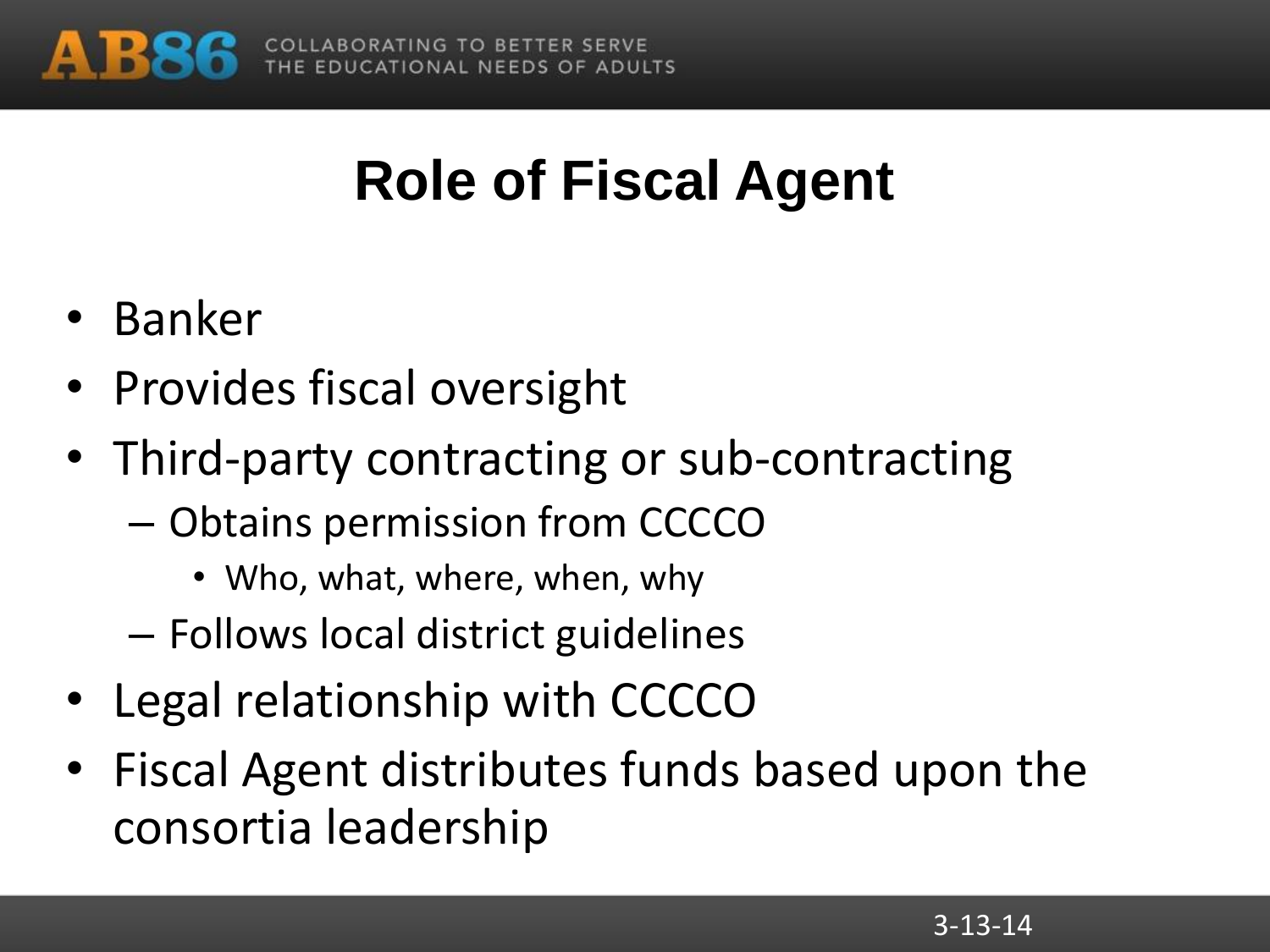

### **A Need for Resources**

- Regional Data
	- Webinar on 2-28-14
- Sample MOUs
- Best Practices
- Website Remodel
- Information about K-12 and CC Systems
	- Webinar 3-1-14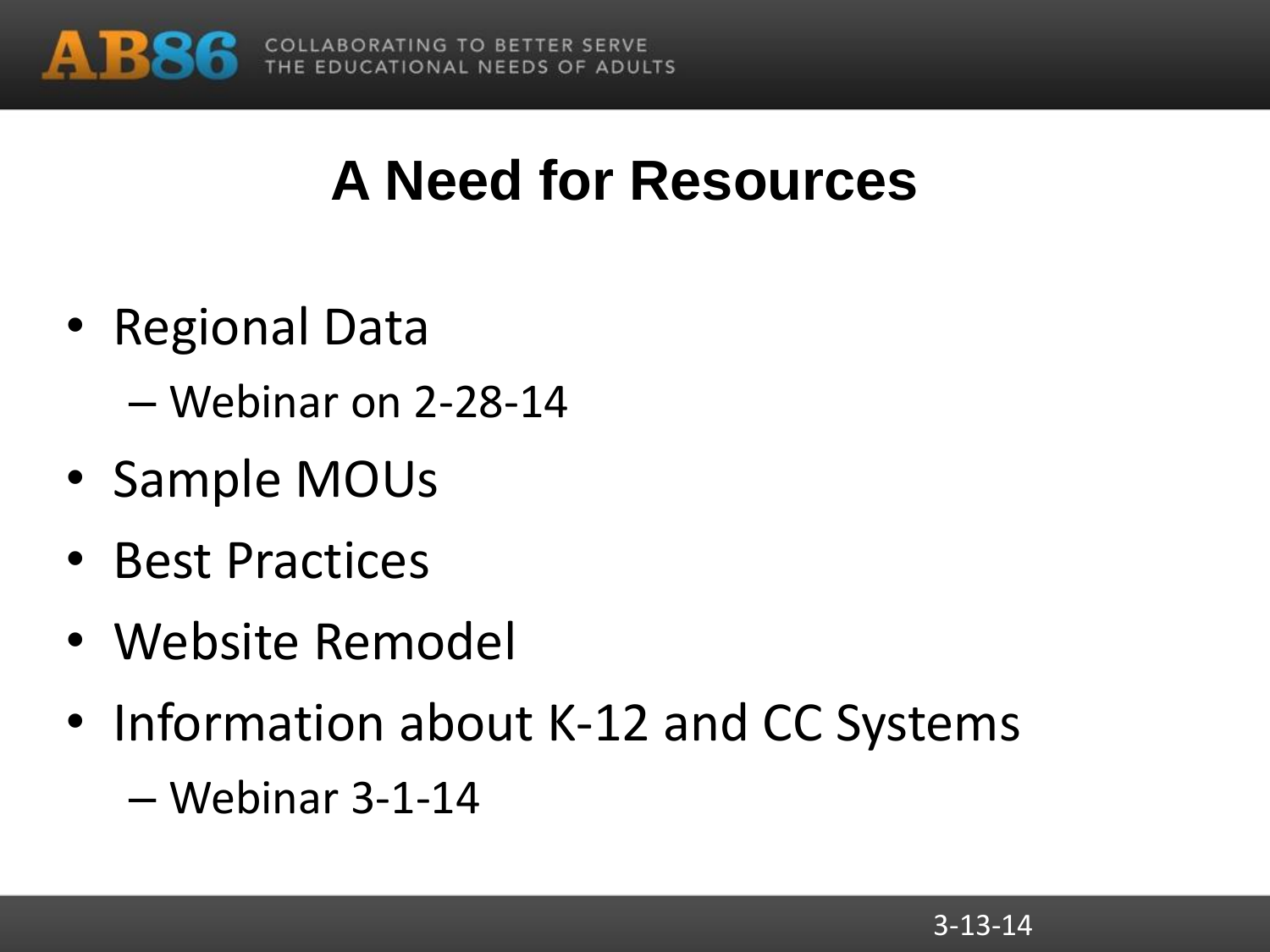

# **2015**

- Legislation
- Readiness Assessment
- Shared Accountability (Data)
- Fees
- Funding Model/Mechanism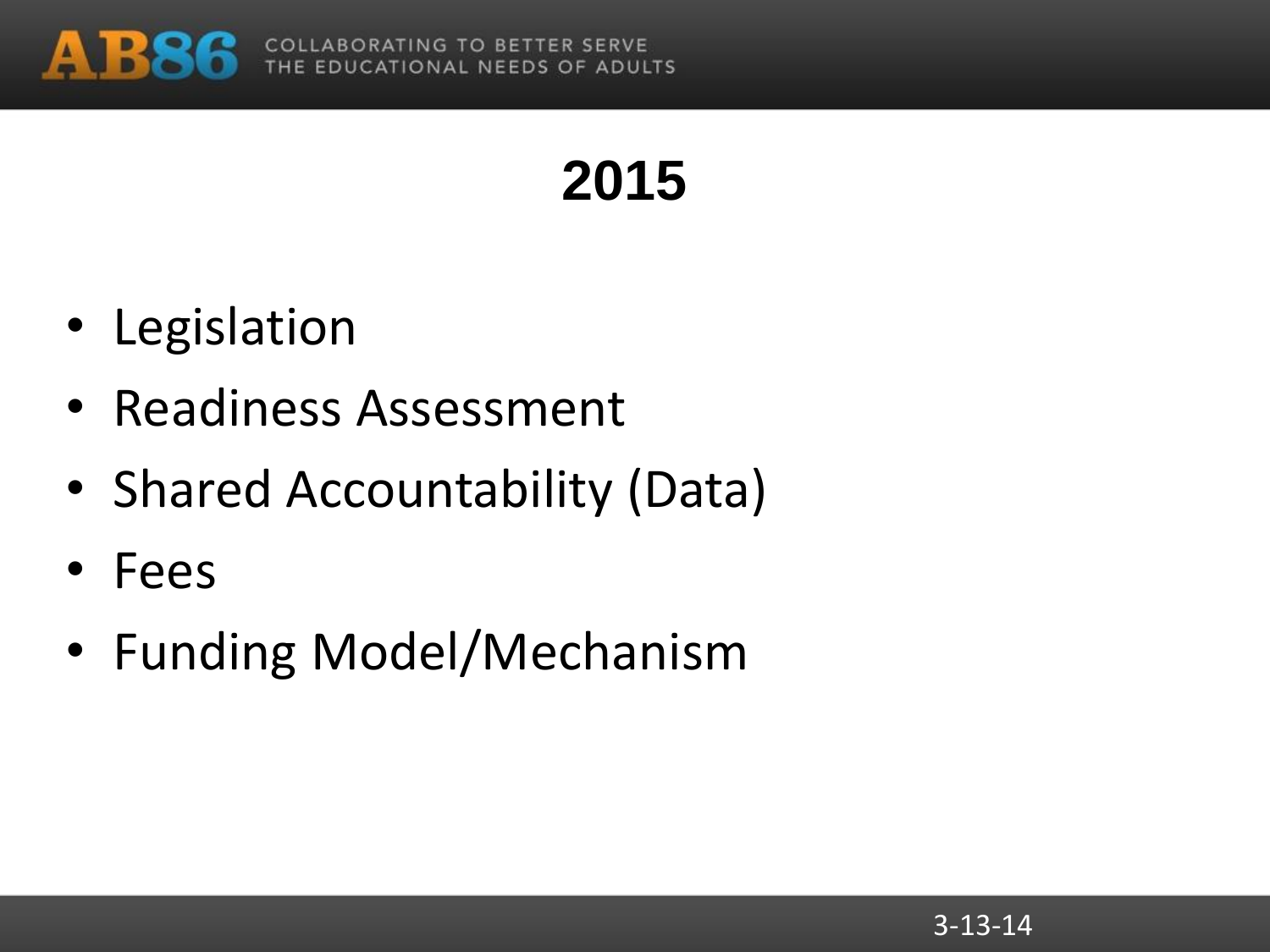

# **Reports to the Legislature**

- March 2014
	- Status of funding and grants
	- Identification of consortia members
- March 2015
	- Regional Comprehensive Plans
	- Conclusions
	- Recommendations